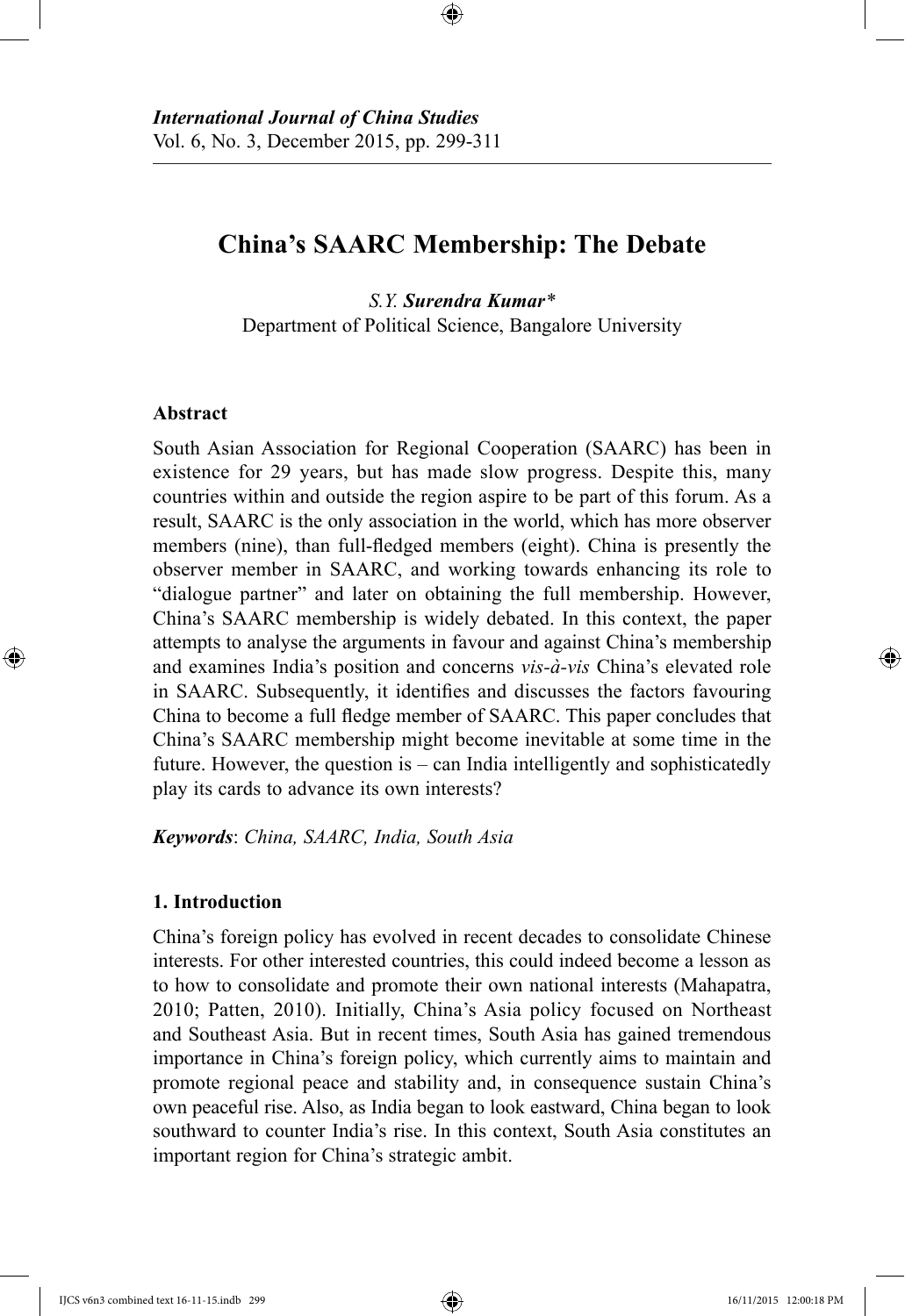Five factors may be cited as primarily having shaped China's South Asia policy. First, South Asia, located midway between the oil-rich Middle East and Southeast Asia, is strategically important for China. South Asian countries also have common borders with China, giving China an alternative option of opening direct access through South Asia to the international sea lanes of the Indian Ocean, which would enhance safe trade. Second, South Asia is rich in natural resources such as coal, iron ore and hydrocarbon derivatives, some of them yet to be fully explored. The region also has growing economies and millions of population, providing enormous potential for trade and a huge market for Chinese goods. Third, the Indian Ocean region is also vital for China's growth. China's oil consumption will increase by 150 per cent by 2020, of which imports will account for more than 75 per cent (Holmes *et al*., 2010: 129). At the same time, there are serious security threats to China in the Indian Ocean region like piracy, terrorism, drug and material trafficking, and weapons of mass destruction. Ensuring security for Chinese interests in the Indian Ocean is facilitated by close coordination with the South Asian countries. Fourth, South Asia will play a critical role in China's ambitious 21st century Maritime Silk Road (MSR) initiative. Under this initiative, China plans to build a maze of Silk Roads, which includes revival of the ancient Silk Road, connecting China with Central Asia, Europe, and the Bangladesh-China-India-Myanmar (BCIM) Economic Corridor. Subsequently, the MSR also aims to connect various ports in the region to increase trade. In this regard, Bangladesh, Sri Lanka and Maldives have already agreed to be part of this initiative. Fifth, although China's South Asia policy is no longer Indo-centric, due to the changing security environment in the region, India continues to be a key factor in shaping China's policy towards South Asia, since India has emerged as an economic power, combined with growing military, nuclear weapon and missile capability. Subsequently, India's growing strategic partnership with the US and Japan also continues to be a security concern for China.

⊕

Thus, in the overall perspective, China's South Asia policy is aimed at sustaining its rise and China can be stable and progress towards prosperity only when the neighbourhood is stable and prosperous (Raman, 2011). This aspect was emphasised by President Xi Jinping, "a peaceful, stable and prosperous South Asia conforms to China's interests and that China is willing to align its development strategies with those of South Asian countries to achieve mutually beneficial development and common prosperity" (Rajan, 2015). At the same time, China wishes to increase its own influence in the region; address the transnational issues; nibble at India's influence; reduce the ability of potentially hostile powers like the US and Japan to harm China's interests in the region; and work towards win-win cooperation and promote multilateralism (Paptheologou *et al*., 2014: 288). In this multifarious quest,

⊕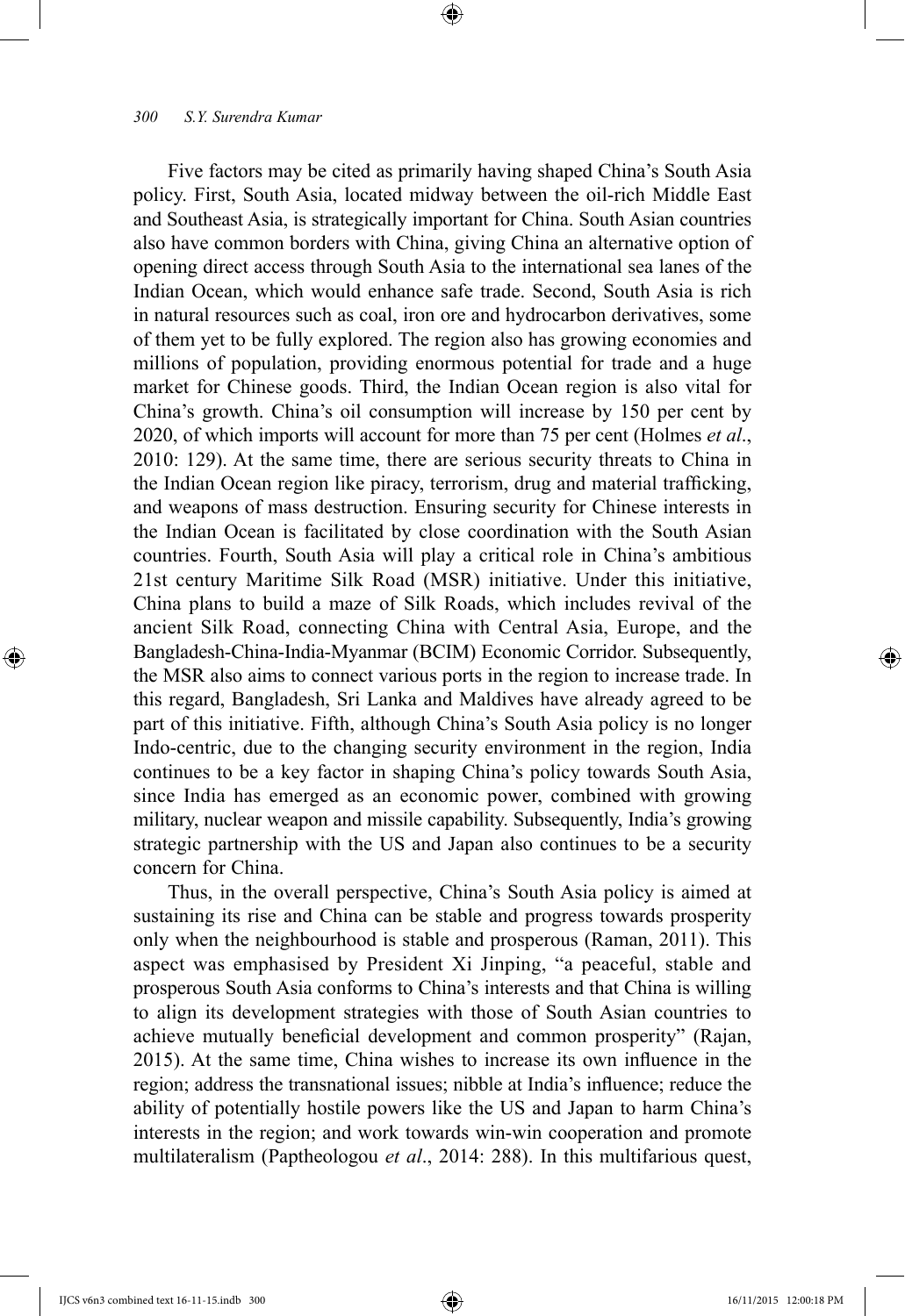the South Asian Association of Regional Cooperation (SAARC) becomes a vital forum for sustaining China's rise.

⊕

## **2. China and SAARC**

Although SAARC is not a vibrant association like Association for Southeast Asian Nation (ASEAN) or European Union (EU), but it is the only grouping which comprises all members of the South Asian region. China became a SAARC observer member at the Dhaka Summit in 2005, with Pakistan, Nepal and Bangladesh supporting the move, and India, Bhutan, Afghanistan and Maldives opposing it. Ever since, China has made significant progress in terms of its participation in SAARC. The China-South Asia Business Forum, founded in 2004, which primarily focuses on "communication, cooperation, development and mutual benefits", has been further strengthened with China's engagement with SAARC. In 2006, the China-South Asia Business Council was established to act as a link between Chinese companies and SAARC Chambers of Commerce and Industry. From 2007, it has attended the successive SAARC summits; it continues to invite senior diplomats from the region to China; and has hosted the South Asian countries' commodity fair and China-SAARC senior officials' meeting. In June 2013, a major initiative was the China-South Asia Exposition, with Bangladesh as the theme country for that year (Kondapalli, 2014: 8). Moreover, China has also strengthened its foothold through funding various development projects in the region like under the SAARC Development Fund (SDF), it pledged US\$300,000 (*ibid*). In 2014, China even nominated an envoy for SAARC, indicating the significance it attaches to this grouping. Apart from this, the high level bilateral visit between China and SAARC countries has strengthened the political, economic and military ties and also allowed China to play a greater role in SAARC, thus to certain extent reducing India's role. Overall, China's role in SAARC is limited by its observer status, the slow progress of SAARC itself, and India's increased role and the increased presence of the US and Japan in the region, which act as counterweights to China. Nevertheless, this has not prevented China from aspiring to become a full member of SAARC.

# **3. The Debate**

⊕

SAARC has been in existence for 29 years but has made slow progress. One reason for this sluggish growth has been that its members are at sixes and sevens on several key issues affecting this regional body. China's full-fledged membership is one of them. One group argues in favour, on the grounds that China is geographically close to South Asia, sharing borders with India, Nepal, Afghanistan, Pakistan and Bhutan. As an observer member, it has

IJCS v6n3 combined text 16-11-15.indb 301 16/11/2015 12:00:18 PM

↔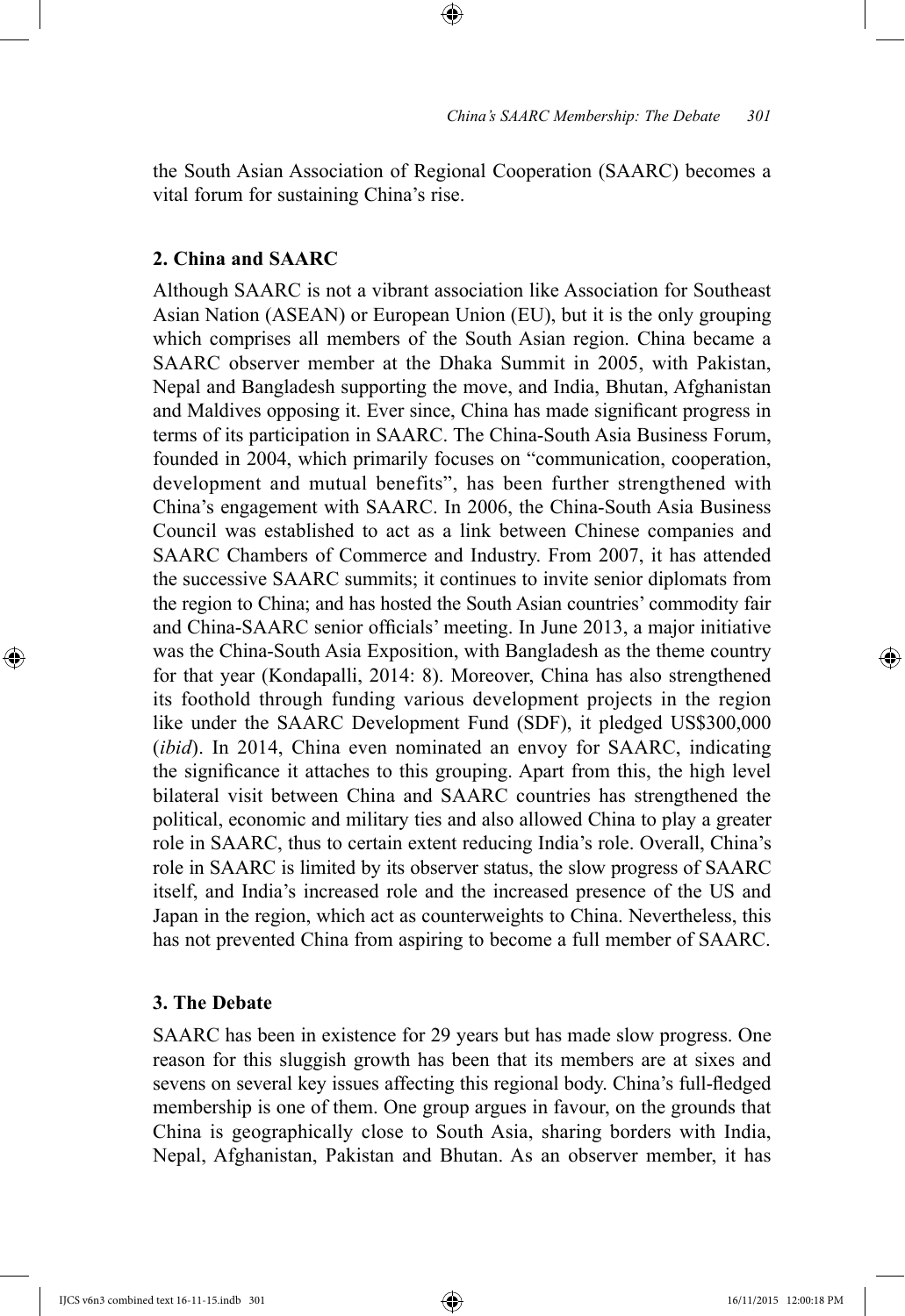contributed significantly to the progress of SAARC in several ways and the profile of SAARC will be enhanced in the international political economy if the association comprises both India and China, being the world's fastest growing economies, most populous countries and significant players in global politics, economics and security affairs (Mahapatra, 2011: 512). Furthermore, it has overwhelming support from Pakistan, Nepal, Bangladesh and Sri Lanka for obtaining membership. At successive SAARC summits, these countries have strongly and consistently pitched for a rising profile for China in SAARC from an "Observer member" to "Dialogue Partner." The main intentions of these countries favouring China is to limit India's dominance in the region, as the former can be a counterweight to India's power within the structure and also to benefit from its economic, political and military engagement with China.

⊕

On the other hand, the arguments opposing China's SAARC membership run along the following lines. First, SAARC is already affected by the shadow of the India-Pakistan fault line. For example, SAARC is the least economically integrated region: the intra-regional SAARC trade is less than 5 per cent of SAARC worldwide trade. In comparison, ASEAN has 25 per cent intra-regional trade and EU has 60 per cent. Ironically, under British colonial rule, intra-regional trade in this region was about 20 per cent, but now it is marginal (Kumar, 2014: 2). Thus, many argue that inclusion of China will create another shadow of the India-China fault line, leading to nominal trade. Subsequently, SAARC is already a complicated forum, and could get further complicated with the inclusion of China. Second, China is an undemocratic country, which has been seriously criticised by the international community for its human rights record. But this argument falls flat on its face, as most of the South Asian countries are fragile democracies, with some of them being strongly inclined to military rule like Pakistan and Bangladesh. Third, China has close ties with SAARC countries in all realms, which will facilitate its domination of the organisation. The China-Pakistan "all-weather friendship" would further undermine India's profile in SAARC. Fourth, China can meaningfully engage with SAARC even without full membership. For example, ASEAN has strong economic ties with China, but China still remains a non-member (Dutta, 2011: 501). Thus, SAARC can adopt the same pattern. However, unlike in ASEAN in which the majority of the members want to keep China out, in SAARC half the members are openly advocating China's entry, and as a result, keeping China outside of the membership might not be possible in the long run. Fifth, it is also argued that China's entry will undermine India's influence/dominance in SAARC, like it has successfully done to Russia in Shanghai Cooperation Organisation (SCO). For example, China has become the largest trading partner for Central Asian countries (excluding Uzbekistan) and its investment stood at US\$45 billion

⊕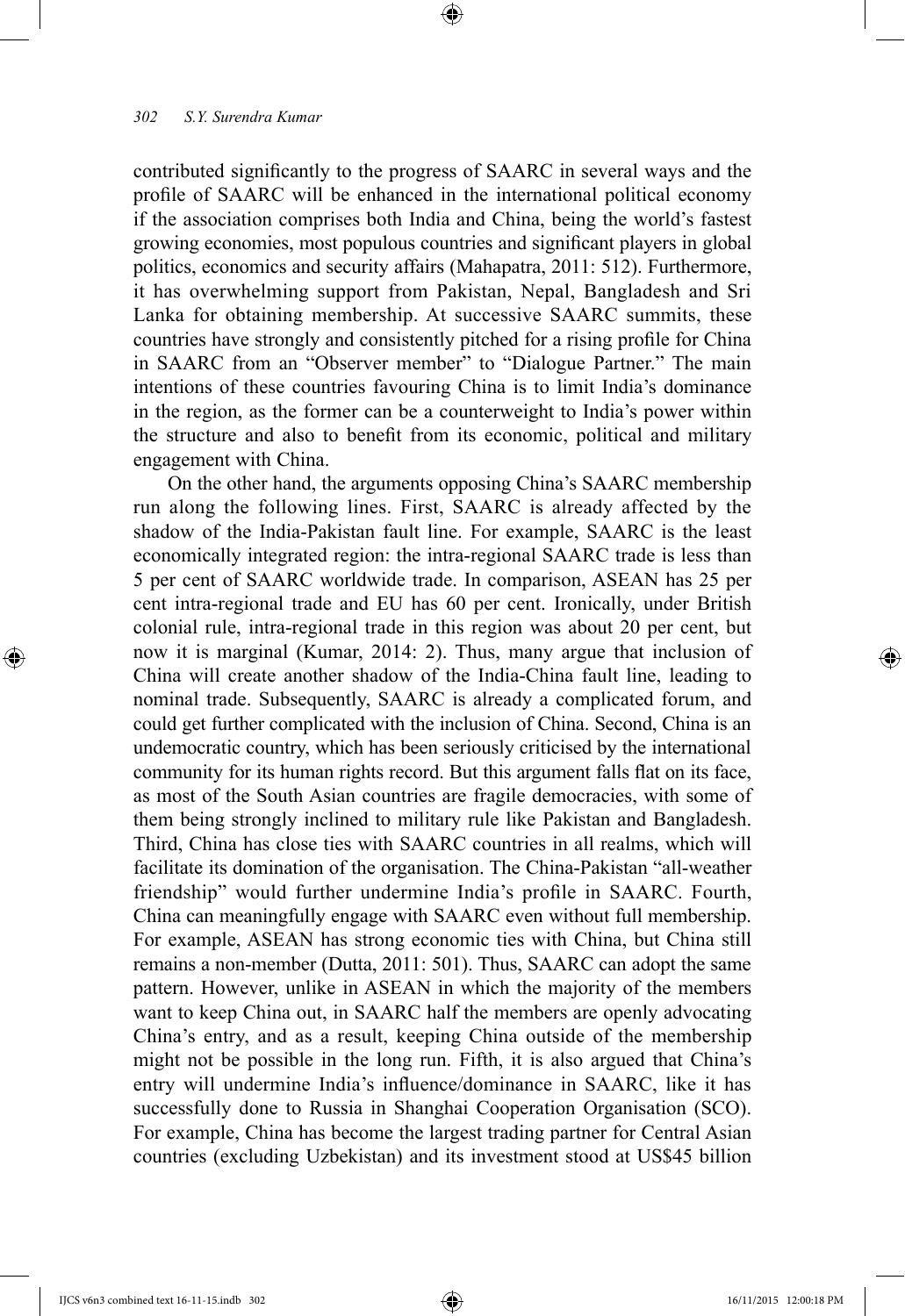#### *China's SAARC Membership: The Debate 303*

(2012), more than Russia (Sharma, 2015). Thus, China has been successful in reducing Russia's economic dominance in Central Asian countries, and this might be replicated also in SAARC. Sixth, another strong argument has been that China will work towards curtailing India's interest. For example, China has consistently tried to block India's entry into several forums in the Asian region, such as ASEAN, ASEAN Region Forum (ARF) and East Asian Summit (EAS). But, many argue that in SAARC, decisions are based on unanimity, so India still can veto China entry. Moreover, China invited India to participate in Asia Pacific Economic Cooperation (APEC) meeting in 2014 and has been supporting India in deepening its partnership with the SCO. At the same time, India could not prevent China's entry as observer member, as India wanted Afghanistan to be a SAARC member. Pakistan was opposed to Afghanistan's entry; hence, as a tactical compromise, India had to allow China's observer membership in SAARC.

⊕

Nevertheless, India has hitherto successfully blocked China's attempt to become a full-fledged member of SAARC, on the grounds that SAARC needs to work towards strengthening its ties with new partners, rather than expanding membership. In March 2014, Salman Khrushid, India's former Minister for External Affairs, emphasised at the SAARC foreign ministers' meeting in Male, Maldives, that "some of the observer states have done commendable work with our association, but it is important that we define a clear set of policies and objectives for these relationships and their future direction, before we move further" (Kasturi, 2014). Moreover, India is concerned about China's growing influence in the region and China's entry into SAARC will naturally reduce India's leverage, which currently is strong within this grouping. Thus, India believes, if China becomes member of SAARC, then it would obviously undermine India's interest and complicate SAARC.

## **4. Factors Favouring China's Membership**

Despite the reservation from India over China becoming a member, sooner or later China will become a member and it will be beneficial for India as well as for the growth of SAARC. Some of the vital factors favouring China are as follows.

First, from time to time, several Chinese leaders and scholars have argued that China is closely connected to South Asia in terms of geographical proximity, strong socio-economic engagement, political interactions, and historical links. In other words, China is not an extra-regional power, but can become a legitimate member.

Second, India's attempt to contain China's growing influence in SAARC has been counterproductive. The more India is opposing, China continues to garner more support in its favour. Subsequently, except for India, no other

IJCS v6n3 combined text 16-11-15.indb 303 16/11/2015 12:00:18 PM

⊕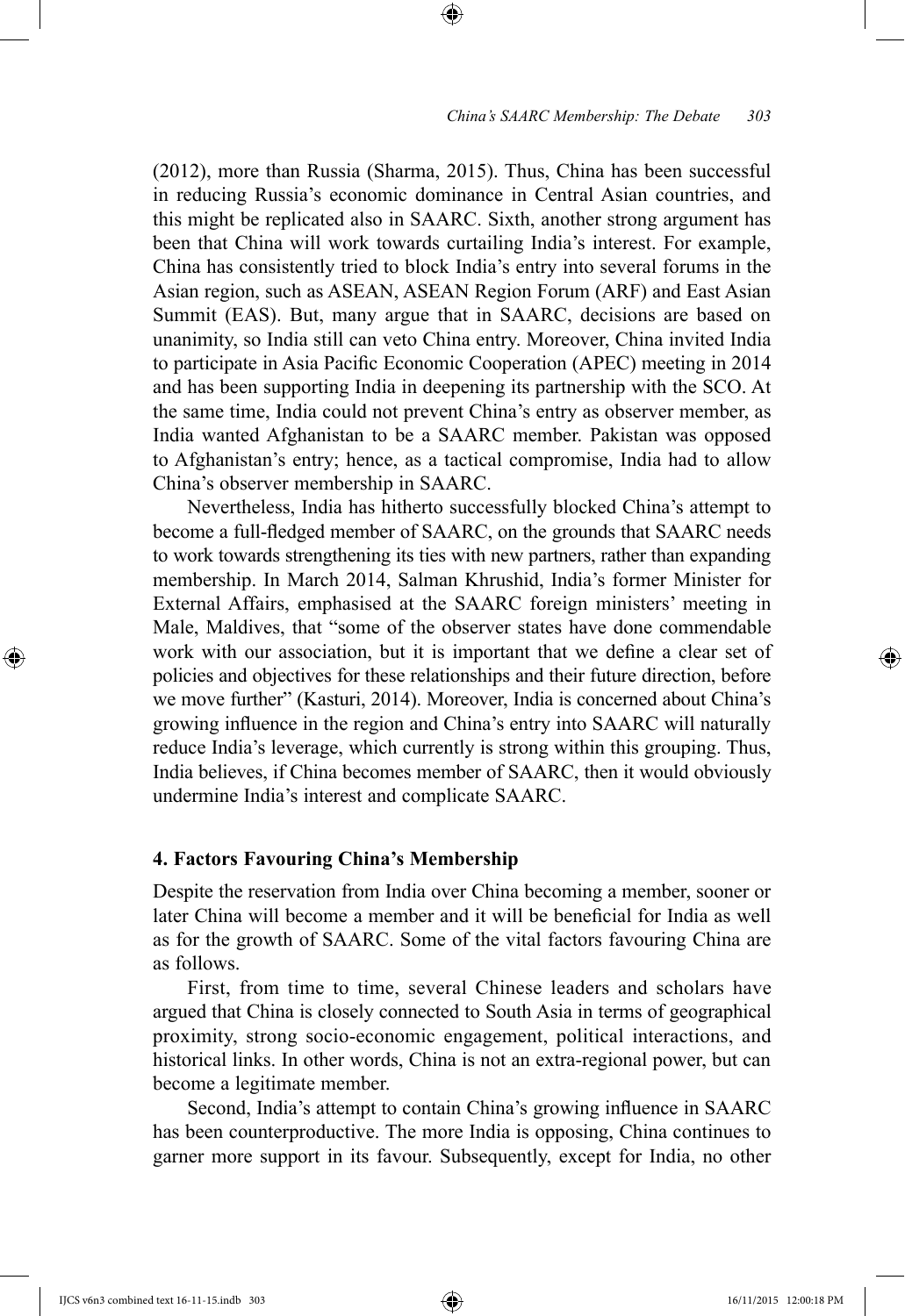members, including observer members such as the US, the EU, Japan, Iran or Australia have opposed China's enhanced role in SAARC. At the 2011 summit in the Maldives, due to pressure from other members, India had to settle for a "comprehensive review" of its engagement with observer states, including the prospect of dialogue partnership (*DNA*, 2014). Thus, it has become difficult for India to keep China out of the SAARC forum.

⊕

Third, Pakistan, Nepal, Bangladesh and Sri Lanka have made their support clear for China's membership at every SAARC summit in recent years and Pakistan will be hosting the 2015 SAARC summit, which will be a testing ground for India to oppose China's membership. Apparently, Nepal's support was particularly visible at the 18th SAARC summit in November 2014, where Nepal's Finance Minister Ram Sharan Mahat stated, "Over the course of time, [China] should become a full-fledged member"; former Foreign Minister Ramesh Nath Pandey argued that "China's active presence in SAARC will increase its importance and the speed of development in Asia. We should not keep China as an observer only" (Roy and Yubaraj, 2014). The *Asia Pacific Daily*, published by the Xinhua news agency, Kathmandu bureau, brought out a 12-page special edition for the 18th SAARC summit in which at least three Nepal cabinet ministers and two former foreign ministers supported Beijing's case (*ibid*). More recently, at the International Conference organised by the think tanks in Pakistan, China's full membership for the growth of SAARC were widely advocated (*The Express Tribune*, 2015). Hence, even without the presence of China, many SAARC members speak in favour of China's membership. Given this scenario, it does not seem a diplomatic option for India to block China's enhanced role in SAARC for much longer.

Fourth, within India itself, opinion is growing in favour of China's membership in SAARC. For instance, Subramanian Swamy, a senior BJP leader, delivering the Lalith Athulathmudali Memorial Lecture at Colombo in November 2014, argued that SAARC "should have China as a full-time member … without including bilateral issues in the agenda and bringing China into the association, it is a sheer waste of time speaking about SAARC" (*The Sunday Times*, 2014). Although, the Narendra Modi government may not officially endorse China's bid, but its key members are in favour of it, indicating the growing support for China's candidature. Moreover, Former Union Minister Jairam Ramesh talks about "Chindia" (China+India) as a partnership that would benefit the region. Hence, China's SAARC membership would be the testing ground for this premise.

Fifth, China is currently the largest trading partner for South Asian countries. It has a Free Trade Arrangement (FTA) with Pakistan and negotiations are in progress with Sri Lanka for a similar understanding. Moreover, China's trade with South Asia has substantially increased to US\$93 billion in 2012, with imports from the region at US\$22.6 billion and

⊕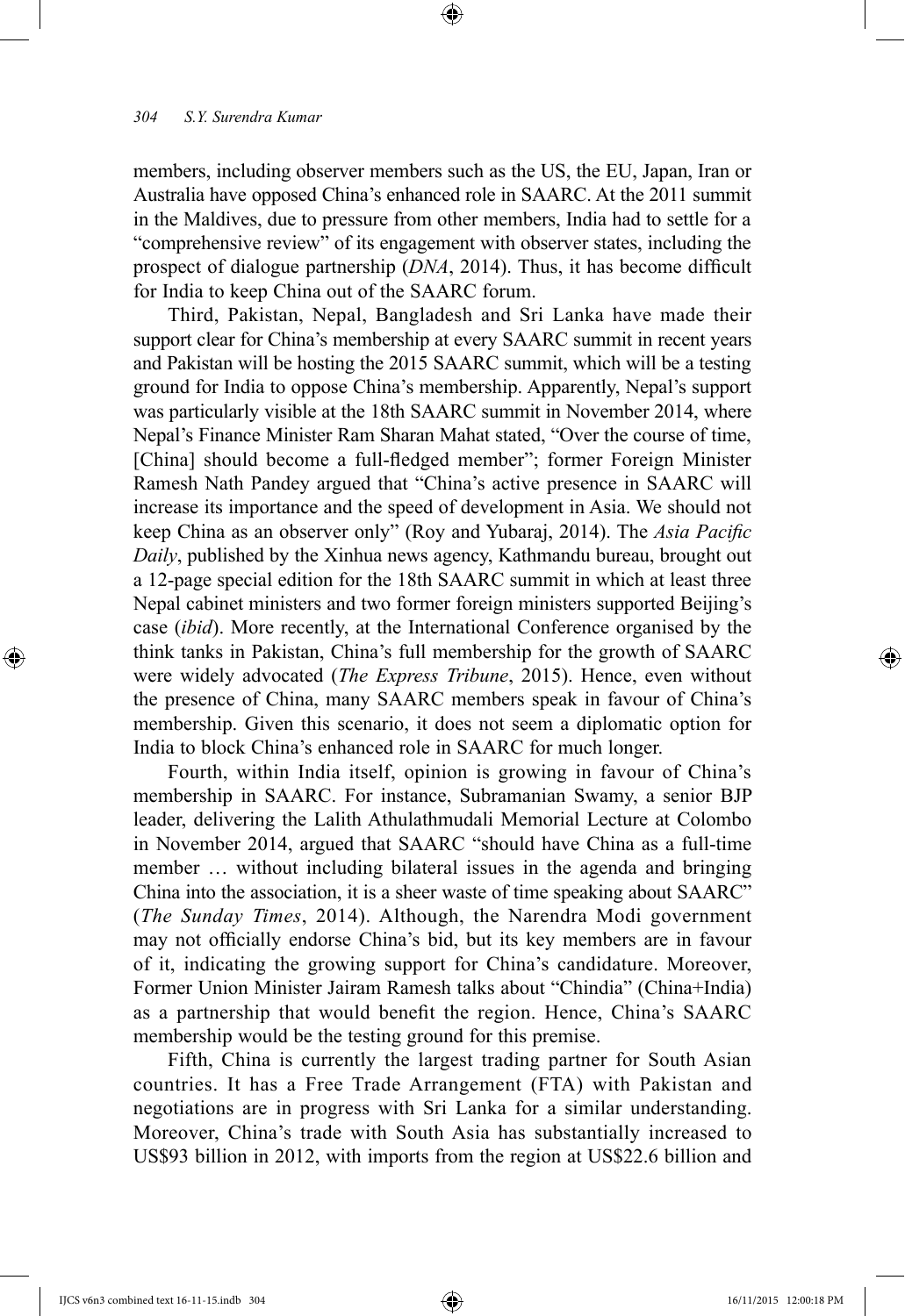exports to the region at 3.44 per cent (Xinhuanet, 2014). China's investments in SAARC countries are about US\$4 billion and China's former Foreign Minister Liu Zhenmin announced at the SAARC summit (November 2014) an investment of US\$45.6 billion for an economic corridor with Pakistan and promised to take trade between South Asia and China to US\$150 billion and investment to US\$30 billion in the next five years (Kondapalli, 2014; Chansoria, 2015). Furthermore, China and SAARC's economic integration will create a huge market with 2.8 billion people, enhancing industrialisation, increasing employment, capital and infrastructure development. Thus, China's growing economic engagement with the SAARC region is certainly a matter to be noted in its favour, which will be beneficial for economic integration of SAARC.

⊕

Sixth, China has been adducing initiatives at successive SAARC summits that are attractive and beneficial for SAARC and the region. Among these are: the BCIM economic corridor; China-Pakistan Economic Corridor; the MSR; the Asian Infrastructure Investment Bank (AIIB), and the establishment of a US\$40 billion fund to facilitate infrastructure projects for the Silk Road initiative. China's former Foreign Minister Liu Zhenmin has also spoken about the "One Belt, One Road" programme that offers US\$30 billion for construction of roads in the region. These programmes have received positive response from the SAARC members. For instance, Nepalese Foreign Minister Mahendra Bahadur Pandey in March 2015, stated "Nepal will join the Silk Road Economic Belt as it has great significance to Nepal as it will enhance connectivity and take Nepal-China relations to a new height" (Xinhua, 2015). Similarly, Sri Lanka, Maldives and Pakistan have already extended support for China MSR initiatives. In addition, the Chinese government announced 10,000 scholarships, 5,000 training opportunities, exchange programmes for 5,000 youths, and sending 5,000 Chinese-language teachers to South Asian countries in the next five years (Zongyi, 2014). Furthermore, China has already been playing an active role in power projects, transportation, and other infrastructure construction overseas, particularly in developing countries. This Chinese eagerness for engaging with the region becomes more meaningful with the cooperation of SAARC.

Seventh, although India opposes China's full membership in SAARC, it has been successful in strengthening its bilateral ties with China and is a partner with China in BRICS (Brazil-Russia-India-China-South Africa), Group of 20 (G-20) and Group of 4 (G-4) groupings. Moreover, just as China is keen on becoming a SAARC member, India is campaigning to become a fullfledged member of the SCO. In this context, President Xi Jinping had said that "China welcomes and supports India's full membership in SCO, as it expects India to support China in building relations with SAARC so that our two countries can work together and contribute our due share to regional stability

IJCS v6n3 combined text 16-11-15.indb 305 16/11/2015 12:00:18 PM

⊕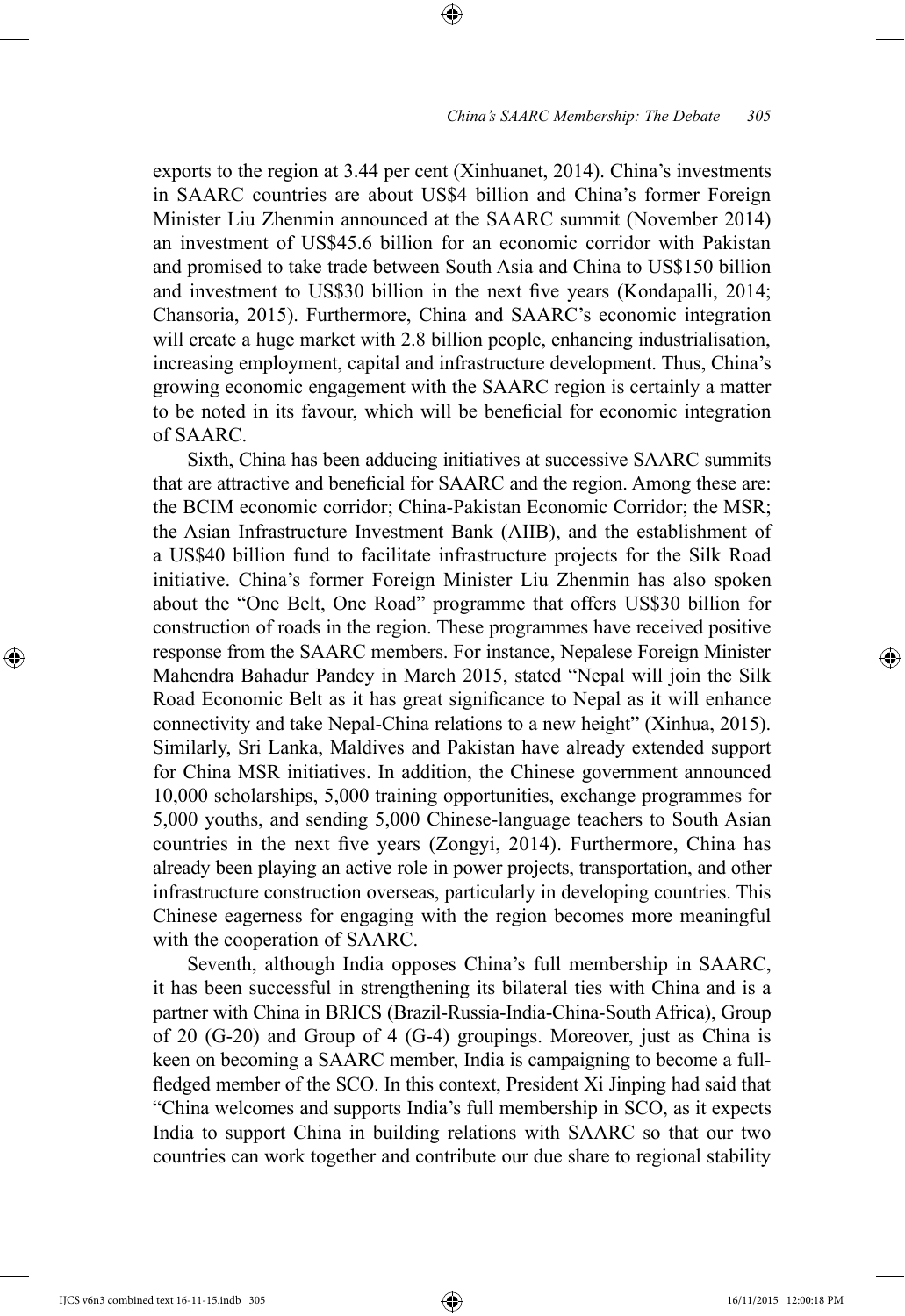and development" (Liu, 2014). Moreover, both China and India are playing a pro-active role in establishing the Bangladesh-China-India-Myanmar (BCIM) corridor, which will link Kolkata (capital of West Bengal) with Kunming (capital of Yunnan province), passing through Mandalay in Myanmar and Dhaka in Bangladesh. This project aims to improve the connectivity, infrastructure, energy resources, agriculture, trade [also intra-regional trade] and investment and will naturally bring about socio-economic development in the region (Sahoo and Bhunai, 2014). Thus, with joint initiatives and partnership, India can seek to utilise this opportunity as a diplomatic *quid pro quo* with China.

⊕

Eighth, most of the SAARC members are convinced that development of infrastructure in the region is a key to its growth. As a result, the theme of the 18th SAARC summit was "deeper integration for peace and prosperity." Even Prime Minister Narendra Modi made a pitch for connectivity in the region and emphasised that "infrastructure is our region's greatest weakness and it is most pressing need" (Kumar, 2014). He also emphasised that coming to an agreement on energy, infrastructure and resolving shared problems would strengthen SAARC. Ironically, this summit failed to come to any significant agreement on road and rail connectivity. Thus, India needs to concede that it alone cannot carry forward SAARC; therefore, China's entry into SAARC could be a great source of help in taking forward these objectives and China has already invested in the region, especially in Sri Lanka, Nepal and Pakistan, clearly demonstrating its potential.

Ninth, China's elevation in SAARC will also be beneficial to smaller countries like Bhutan and Maldives, as they will have new opportunities to take their relations with China to the next level, thereby strengthening their ties with China and resolve the border disputes (this applies particularly to Bhutan).

## **5. India's Major Concerns**

For India, China has been an inconvenient neighbour and a major security concern *–* as for several decades, China was supporting anti-India movements; hampering India's interests in most of the region; questioning Arunachal Pradesh and Sikkim as being part of the sovereign territory of India; and adamantly refusing to resolve border disputes (Malone and Mukherjee, 2010; Dutta, 2011a). It is to be expected that these bilateral irritants could have an impact on the working of SAARC.

SAARC decisions are based on unanimity. A corollary is that, as a full-fledged SAARC member, China could obstruct key projects beneficial to India. A preview of this possibility was presented in 2009, when China successfully protested against the Asian Development Bank (ADB) US\$2.9

⊕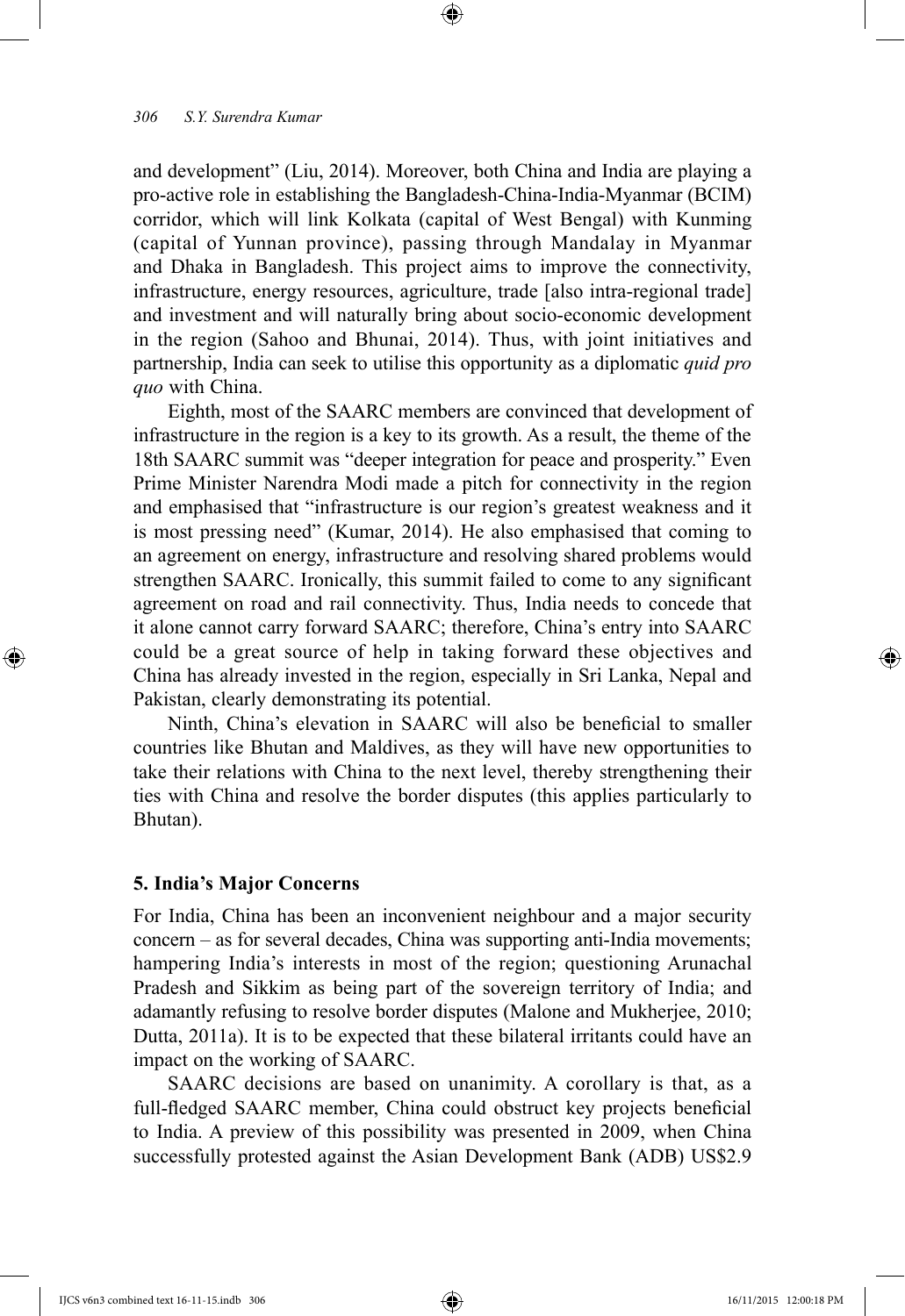billion loan-funding plan to India for a water management project in Arunachal Pradesh (Chansoria, 2015). Four years later, in 2013, the Indian government was forced yet again to drop Arunachal Pradesh and Sikkim from a World Bank loan proposal to avoid running into Chinese objections over multilateral financial aid for border-area projects such as strengthening electricity transmission and distribution in India's north-eastern region.

⊕

This kind of Chinese obstructionist behaviour has been seen in ASEAN as well. For instance, China successfully blocked a resolution on the South China Sea dispute in June 2012 through Cambodia, its new-found ally. In that event, the ASEAN summit, for the first time in its 45-year history, closed without issuing a joint communiqué, due to Cambodia disallowing other countries from presenting their arguments. Rubbing salt into the wound, the former Chinese Foreign Minister Yang Jiechi declared that there was "no dispute" about China's sovereignty over the reef and warned against internationalising the issue (Ranade, 2012). Given this historical experience, India needs to be on guard about Chinese intentions where India's interests are concerned within the ambit of SAARC.

Of particular concern for India would be China's "all-weather friendship" with Pakistan. China has not only strengthened its military and nuclear ties with Pakistan, it is also a key investor in infrastructure projects there, which have security implications for India. More recently, during Chinese President Xi Jinping visit to Islamabad in April 2015, he signed 51 agreements  $(MOU)^1$ and also unveiled the "China-Pakistan Economic Corridor" (CPEC) – a US\$46 billion infrastructure project for Pakistan – which would open up new trade and transport routes across Asia and also counter US dominance in the region (Fazil, 2015). The proposed corridor will run from Kashgar in China to the Gwadar port in Pakistan. This project is considered to be a game changer for both countries as the project would economically benefit the poorest province in Pakistan and will provide China another access route to Indian Ocean and the Middle East region. However, India's point of view is focused on security concerns, as the arteries of CPEC will originate in Gilgit Baltistan, in a way China legitimating Pakistan's claim and control over the Pakistan occupied Kashmir (POK) (Singh,  $2015$ ).<sup>2</sup> Thus, these growing relations are a symbol of strong friendship between China and Pakistan, which will have an impact on SAARC growth and also on the decisions taken at SAARC meetings. In addition, China's deepening ties with Nepal, Bangladesh and Sri Lanka lead to the apprehension that a multivariate triangle or a more complex alignment involving China, and targeting India's interests could develop in the region, such as China-Pakistan-Nepal, China-Pakistan-Nepal-Bangladesh, China-Pakistan-Nepal-Bangladesh-Sri Lanka or any of their variations. Thus, China's strong ties with SAARC countries will have an impact on India's strategic interest in SAARC.

⊕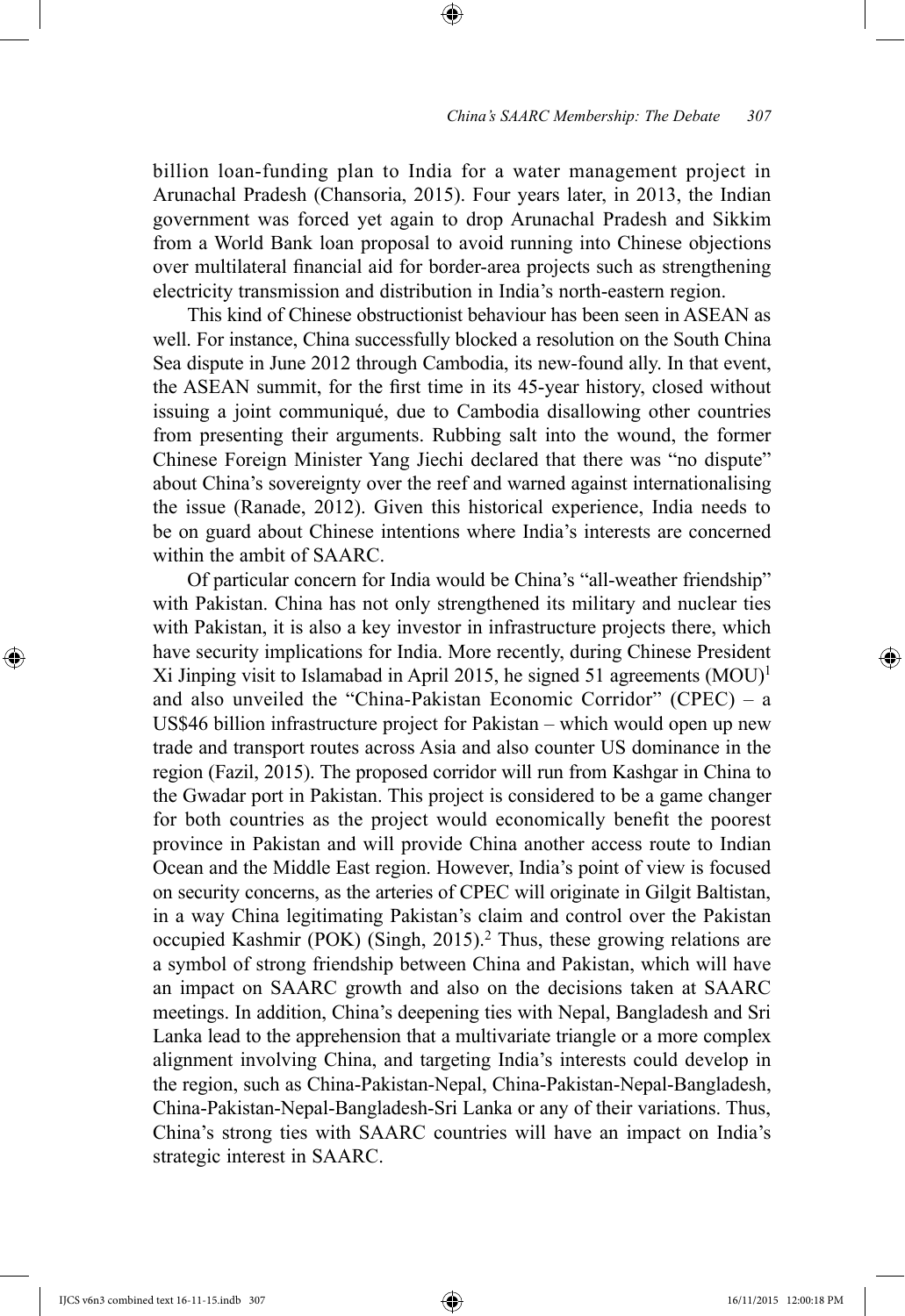In addition, China's economic dominance will bring about certain challenges, such as: the region will have to confront the challenge posed by Chinese exports. Inevitably, these are going to impinge upon local manufacturing. In consequence, the weaker economies are likely to go under and become, essentially, exporters of raw materials (Dutta, 2011: 500), like what has happened to Central Asian countries. Resultantly, there will be a rise of trade imbalance. SAARC countries' total trade deficit with China in 2012 was more than US\$47.8 billion, out of a total trade of US\$73.9 billion, and of which India accounted for more than US\$30 billion (Zongyi, 2014). China's investment, aid and loan in the region have also thrown up challenges. In Sri Lanka, for example, many argue that China's interest rates for infrastructure loans, ranging from 1.53 to 6.5 per cent, are much higher than rates from the World Bank and ADB (*Tamil Guardian*, 2014). Moreover, the current 42 projects employ more than 1,700 Chinese workers and conservative estimates are that 25,000 Chinese workers are in various projects in Sri Lanka (Hariharan, 2013). Obviously, this phenomenon denies job opportunities for Sri Lankan labourers and there is also the prospect that many Chinese labourers might stay on in the country, causing security concerns for the Sri Lankan government. Hence, SAARC member countries need to reflect whether they need to have this scenario reflected in their own territories.

⊕

In a nutshell, China's membership into SAARC will bring both benefits and challenges. Nevertheless, before allowing China's membership it is important for the SAARC members to assess in what ways China will help SAARC in terms of investment, aid, infrastructure and building people to people contact? Whether China's entry will be worthwhile or will its expected domination further reduce the credibility and functioning of SAARC? What are the areas in which both India and China can cooperate for the benefit of SAARC? Hence, it is necessary for the policy makers in India and also SAARC members to make a cost-benefit analysis, before expanding its membership – inclusion of China, as its entry may transform SAARC in either a positive or negative way, which will have vast impact on the region in general and India in particular. However, the general trend seems to suggest that it is inevitable that China will become a SAARC member at some time in the future, for which India has to be prepared.

India has to intelligently and sophisticatedly play its cards to advance its own interests in SAARC and ensure China's entry does not weaken regionalism in the region. First, India needs to further enhance its ties with China, which is already happening, as the Modi-led government has given due importance to China, with the hosting of the visiting Chinese President in 2014, followed by his own visit (May 2015). Both countries agreed to work jointly with Nepal for its "reconstruction, rehabilitation and development endeavours, respecting the country's sovereignty and independence" (Giri,

IJCS v6n3 combined text 16-11-15.indb 308 16/11/2015 12:00:18 PM

⊕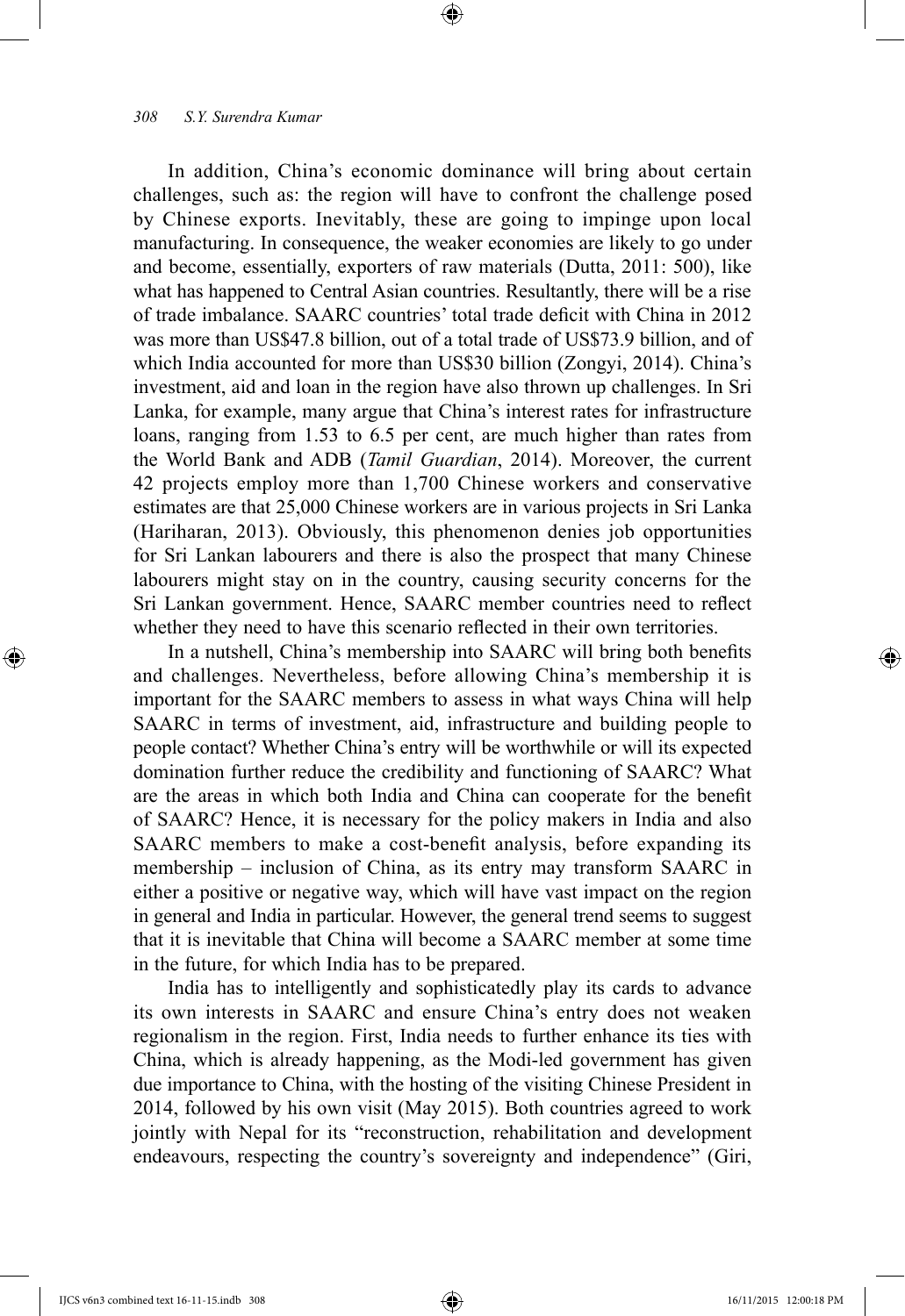2014). Subsequently, Modi also emphasised that "wherever possible and feasible, we should work together, as we did in responding to the earthquake in Nepal" (*ibid*). As a result, both India and China can work for a win-win situation in SAARC, which will be mutually beneficial and also for SAARC. Second, although, China is unlikely to be made a full member soon, however India should take the lead in inviting China to become a full member of SAARC, which will send a positive signal and eliminate the rift among the SAARC members over China's membership. At the same time, India should also insist that other Observer members like Myanmar and Japan be made full members along with China; this will act as a strategy to counterweight China's role in SAARC. Third, India should regain the strategic space in countries like Sri Lanka, Maldives, Mauritius and Seychelles to counter Chinese interest in the Indian Ocean region. This is already happening, as during Prime Minister Modi's visit in March 2015 to these countries, he offered many military, defence and civilian assistance to reduce these countries dependence on China. Finally, it is in India and China's interests to cooperate in this grouping to maximise its economic, energy and other strategic interests and also to promote and establish peace and security in the South Asian region.

⊕

#### **Notes**

⊕

- \* S.Y. Surendra Kumar is Assistant Professor at the Department of Political Science, Bangalore University, Bangalore, India. He holds M.Phil and Ph.D degrees in South Asian Studies from School of International Studies, Jawaharlal Nehru University (JNU), New Delhi. He is a recipient of Mahbubul-Haq Research Award (2008) on Non-Military Security Threats in South Asia, given by the Regional Centre for Strategic Studies (Colombo) and Short Duration Fellowship (2010) on Forced Migration in South Asia, given by MCRG, Calcutta. He has co-edited a book (2009), *Security Challenges in the Asia Pacific Region: The Taiwan Factor*, and co-authored a book, *Understanding Suicide Terrorism in Sri Lanka and Bangladesh*. He has contributed more than 15 chapters in various edited books and published more than 25 research articles in leading national and international journals. His main research interests are South Asian security and Indian foreign policy with reference to US and China. <*Email: surendrajnu@ gmail.com*>
- 1. For details of the agreements see Haider, Mateen and Haider, Irfan (2015), "Economic corridor in Focus as Pakistan, China sign MOUs", *DAWN (Islamabad)*, 20 April 2015, at <*www.dawn.com/news/1177109*>.
- 2. In the Gilgit Baltistan segment, the CPEC project includes *–* expansion of the Karakoram Highway, establishing industrial parks in special economic zones, constructing hydropower projects, railway line and road building. The project also entails building hydropower projects and motorways and highways in the POK. See Singh, 2015.

IJCS v6n3 combined text 16-11-15.indb 309 16/11/2015 12:00:18 PM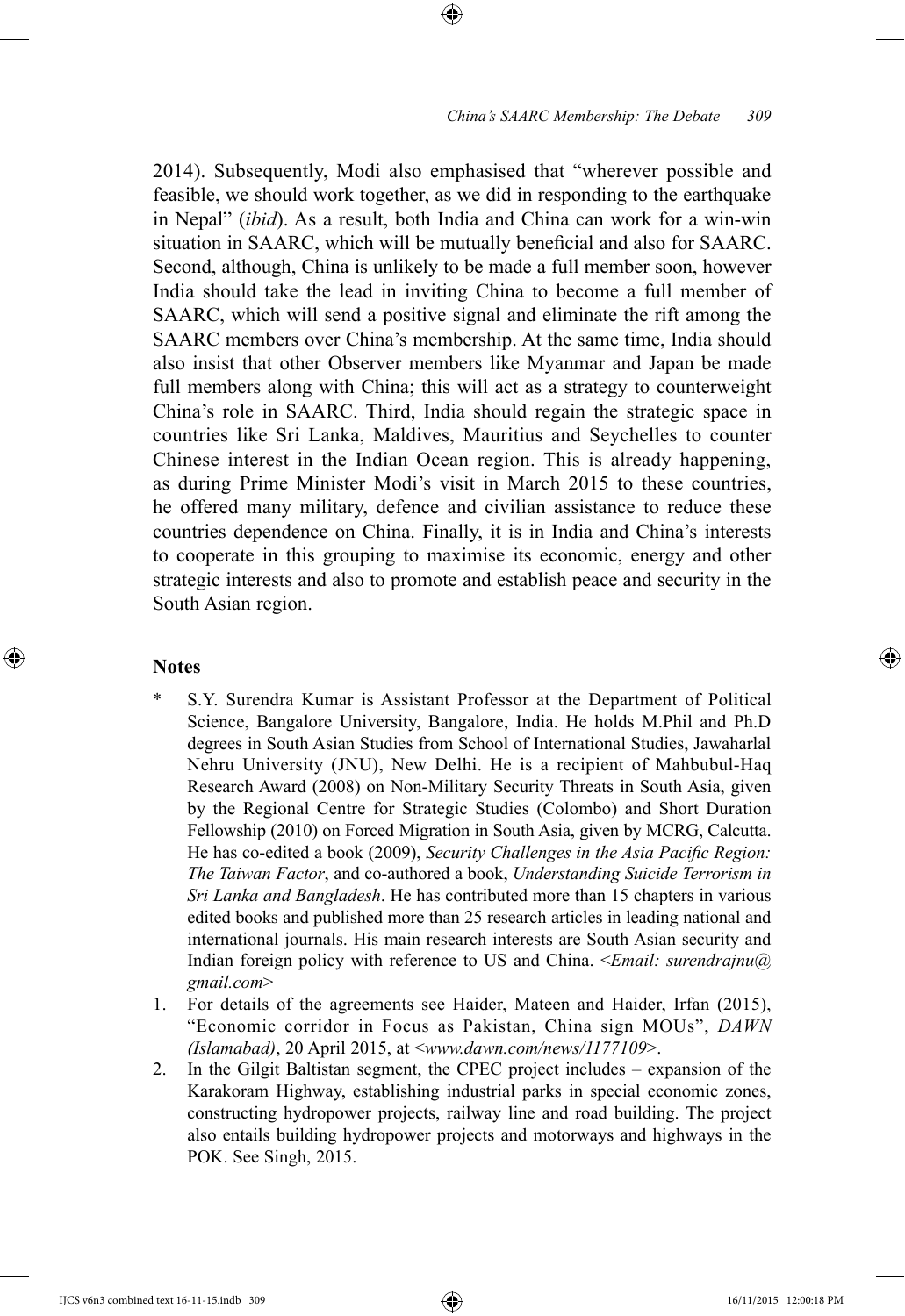#### **References**

⊕

- Chansoria, Monika (2015), "China will get right to use veto in SAARC affairs", *The Sunday Guardian*, 11 February, at <*http://www.sunday-guardian.com/analysis/ chinas-saarc-foray-aimed-to-contain-india*>.
- *DNA* (New Delhi) 2014, "India is no match for China in SAARC Summit", 2 December, at <*http://www.dnaindia.com/analysis/column-india-is-no-match-forchina-in-the-saarc-summit-2040090*>.
- Dutta, Sujit (2011), "China in SAARC? To what effect?", *Strategic Analysis*, Vol. 35, No. 3, pp. 493-501.
	- \_\_\_\_\_\_. (2011a), "Managing and Engaging Rising China: India's Evolving Posture", *The Washington Quarterly*, Vol. 34, No. 2, pp. 127-144.
- Fazil, Muhammad Daim (2015), "The China-Pakistan Economic Corridor: Potential and Vulnerabilities", 29 May, at <*www.thediplomat.com/2015/05/the-chinapakistan-economic-corridor-potential-and-vulnerabilities/*>.
- Giri, Anil (2015), "India, China for trilateral co-op with Nepal", *Kathmandu Post*, 22 May 2015, available at <*http://www.ekantipur.com/the-kathmandu-post/ 2015/05/21/top-story/india-china-for-trilateral-co-op-with-nepal/276460.html*>.
- Hariharan, R. (2013), "China's strategic presence in Sri Lanka", *The Telegraph*  (Colombo), 1 September, at <*www.colombotelegraph.com/index.php/chinasstrategic-presence-in-sri-lanka/html*>.
- Holmes, James, Andrew Winner and Toshi Yoshihara (2010), *Indian Naval Strategy in the Twenty-first Century*, London: Routledge.
- Kasturi, Charu Sudan (2014), "India Blocks China's Entry into SAARC", *The Telegraph*, 20 March.
- Kondapalli, Srikanth (2014), "SAARC Summit: China's role will be keenly watched by the South Asian countries", *The Economic Times*, 26 November, p. 8.
- Kumar, Amit (2014), "SAARC: Time to explore new options for regionalism", *ICWA: View Point*, 22 December, pp. 1-3.
- Liu, Zhongyi (2014), China's economic relations with SAARC: Prospects and hurdles", 1 December, at <*http://www.ciis.org.cn/english/2014-12/01/content 7409453.html*>.
- Mahapatra, Chintamani (2010), "Fairy Tale of America Decline and China's Rise", *Strategic Analysis*, Vol. 34, No. 4, pp. 519-521.

\_\_\_\_\_\_. (2011), "China in SAARC? To what effect?': A response", *Strategic Analysis*, Vol. 35, No. 3, pp. 511-513.

- Malone, David M. and Mukherjee, Rohan (2010), "India and China: Conflict and Cooperation", *Survival*, Vol. 52, No. 1, pp. 137-158.
- "Meeting challenges: Speakers call for regional integration, better policy", 3 June 2015, available at <*http://tribune.com.pk/story/896550/meeting-challengesspeakers-call-for-regional-integration-better-policy/*>.
- "Nepal sees China's Belt and Road initiative as chance for Asia to improve connectivity", *Xinhua*, 24 March 2015, <*http://news.xinhuanet.com/english/2015- 03/24/c\_134092656.htm*>.
- Paptheologou, Vasiliki, Razwan Naseer and Musarat Amin (2014), "China's engagement with regionalisation in South and Southeast Asia: A comparative perspective", *South Asian Studies*, January-July, Vol. 29, No. 1, pp. 281-290.